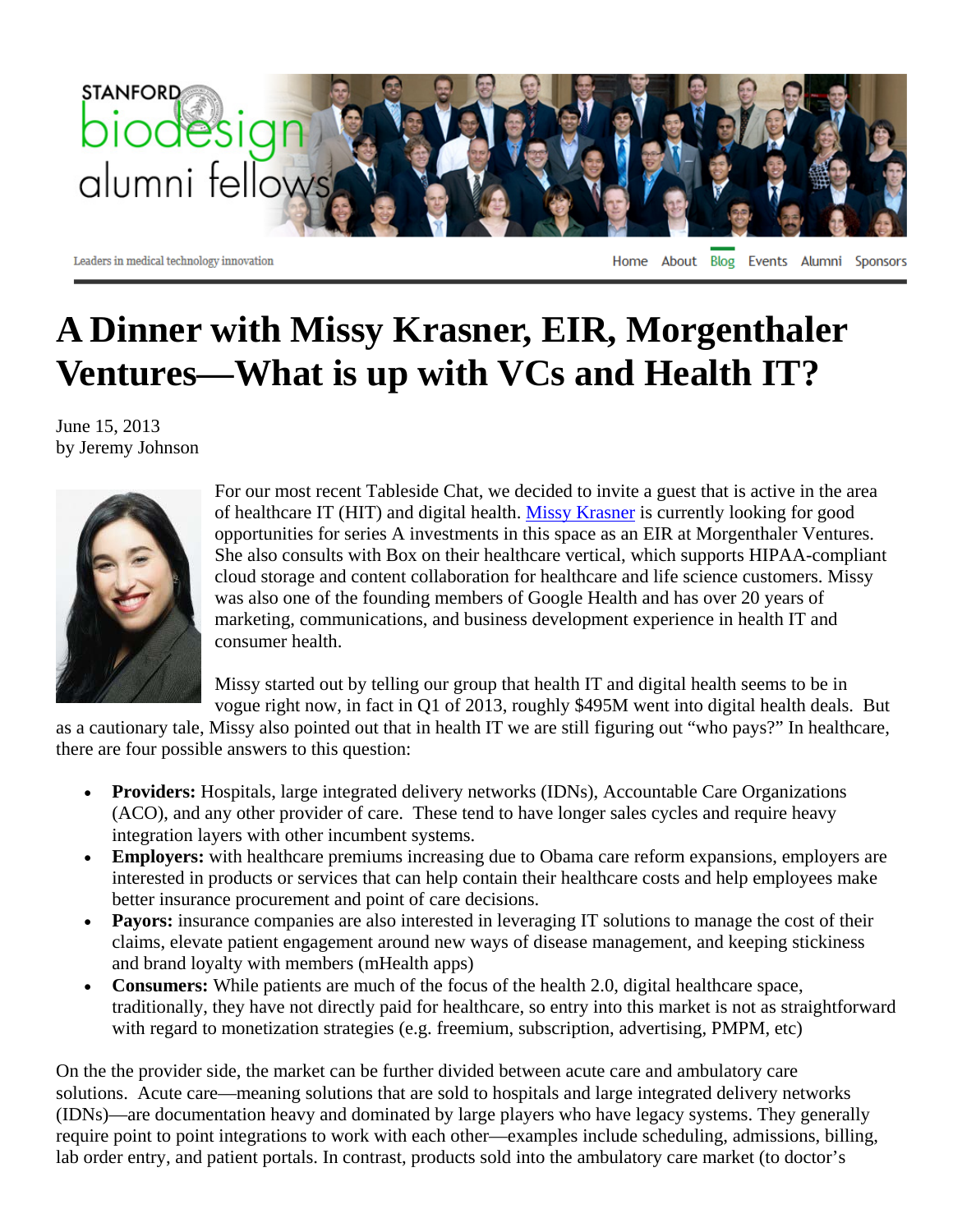offices) are moving downstream to lower price points in order to compete for physician dollars. They are also moving to more web-based and cloud services backends. In the ambulatory space, Missy described three major changes to the market:

- 1. **The Accountable Care Act (ACA):** There will be significant change over the next 2-5 years as the ACA rolls out. Consumers will be made more accountable for out of pocket costs and premiums may rise due to the changes in access to coverage and the insurance exchanges. Primary care physicians will be overwhelmed with more and more Americans receiving health insurance (15-30% more Americans getting insured through the State or Federal exchanges), who could not get insurance before.
- 2. **EHR Adoption:** Many practices will adopt EHRs to get their \$44k financial incentive from the federal government as part of the \$19B HITECH Act. While this means that EHR adoption will increase, it also means that many practices may regret their decision after the incentives dry up. They may have chosen an inferior product or made a hasty decision to meet federal deadlines to attest to receive their money.
- 3. **Physician Consolidation:** An increasing number of physicians are moving out of private practice into employed models or shared risk arrangements. This will require a whole new set of solutions that are more enterprise focused given that physicians will be moving out of a small business practice and into a larger enterprise setting.

Missy also shared 5 areas within health IT and digital health that are getting the most attention right now from Venture Capitalist and strategic investors:

- 1. **Patient engagement:** Using technology to better engage patients to partner with their clinical teams to better take care of their health.
- 2. **Big data:** Includes population health, risk scoring, predictive analytics and bioinformatics. In many cases, this also includes analytics and business intelligence solutions that already have a bit of maturity in the healthcare industry.
- 3. **Data federation:** Solutions that aggregate data from multiple sources or data silos while still protecting the privacy rights of original database owners.
- 4. **Transparency tools:** Solutions that drive transparency around pricing and quality in healthcare (e.g., Castlight Health)
- 5. **mHealth:** A number of companies that have developed apps that leverage the power and ubiquity of smartphones to change the way care is managed.

One of Morgenthaler Ventures' thesis areas is analytics. While there is a lot of innovation in this area, Missy said that the ROI is still early for the newer solutions coming out in the market (like risk scoring and predictive analytics). In order for predictive analytics to be valuable, they must be actionable. For the product to be successful, the action must be identified and the user must be willing to execute the recommended action or intervention.

Missy also described what Venture Capitalists look for in companies seeking series A financing:

- A minimally viable product (MVP) is in use or in beta
- Free or paid pilots with customers (or initial engagement or downloads if the startup has a consumer business)
- A ripe pipeline of additional sales leads (beyond pilots) if the startup offers an enterprise solution; a strong distribution and marketing channel strategy if the startup offers a consumer app
- A great team that knows how to work together or may have a history with each other in previous companies
- Defensible IP or an ability to execute fast or get to market first

Missy mentioned that revenue and defensible IP are important to VCs, but it's not a "must have" to do a financing round.